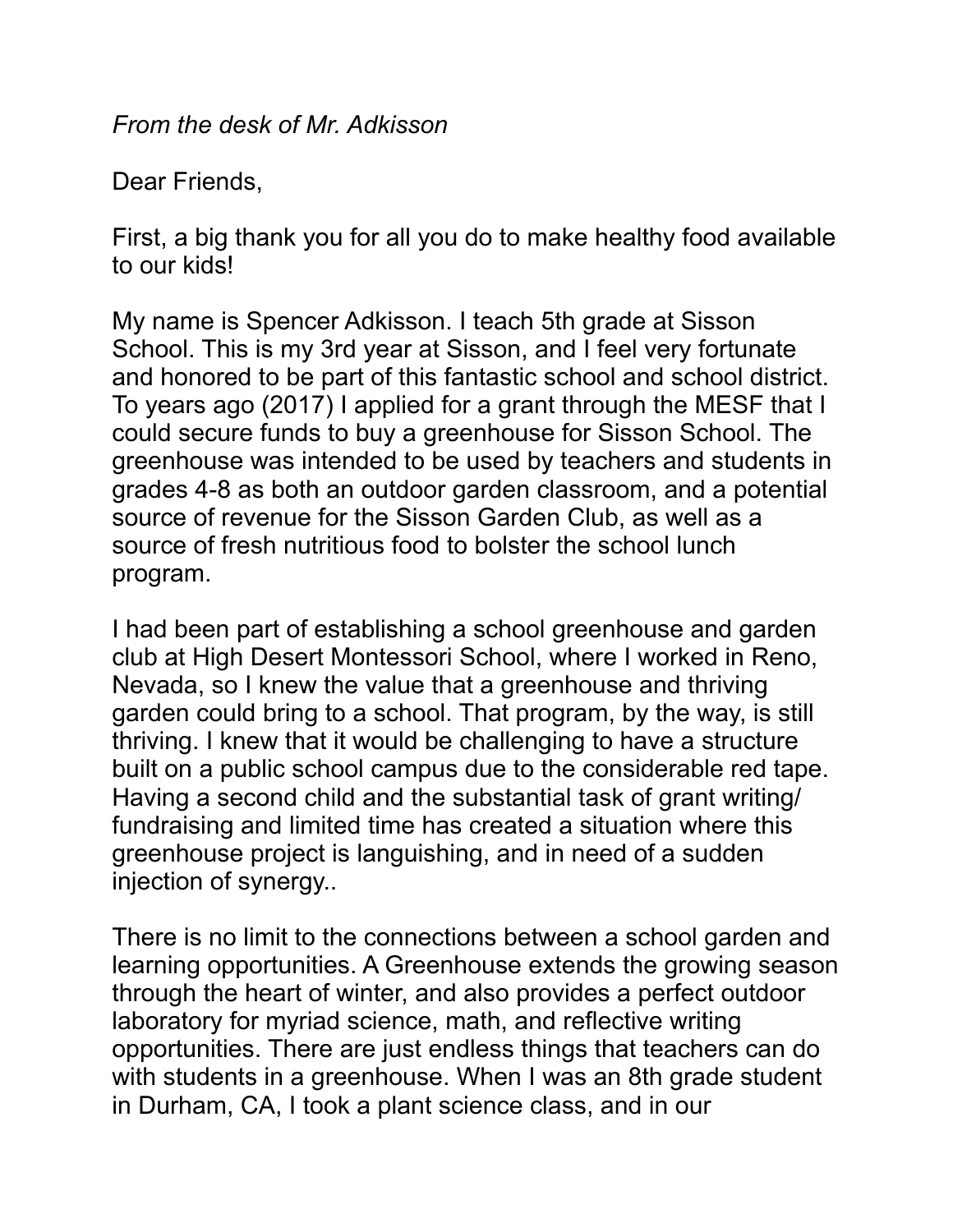greenhouse my classmates and myself deepened our learning of math and science by designing and maintaining a hydroponics system for strawberry plant propagation, which we later sold at the county fair as a fundraiser.

I knew that our climate here in Mt.Shasta would require a structure built to withstand strong winds, heavy snow loads, and intense UV exposure. After researching greenhouses on the internet and talking with a variety of gardeners (both private and commercial) I selected the Riga IV greenhouse. This greenhouse has a welded aluminum frame, and is perfectly designed to meet the requirements of a structure suitable for student occupation as specified by the DSA (Department of State Architects) who permit such structures on school grounds. The technical specifications of that greenhouse accompany this document as a separate PDF file.

The money for this greenhouse and an inventory of essential greenhouse-related equipment has already been awarded by the MSEF, and is sitting in an account awaiting the remaining funds needed to pay for the construction of the school grounds in accordance with the ADA (Americans with Disabilities Act). The MSEF also generously paid a second grant to cover the cost of the architectural plans necessary to meet the ADA accessibility requirements. NMR (Nichols, Melburg and Rosetto drew up the plans, and they are currently sitting in the Mount Shasta Union District office. The construction needed to meet the ADA requirements is approximately \$32,000.00. A detailed list of the work to be done is available upon request from Barry Barnhart at the district office.

The current plan is to raise approximately one third of the remaining cost (\$10-11k) through a school-wide fundraising effort, while also seeking additional grant funding from such partners as: the Shasta Regional Community Foundation, and the Ford Family Foundation, the McConnell Foundation, and the Pacific Power